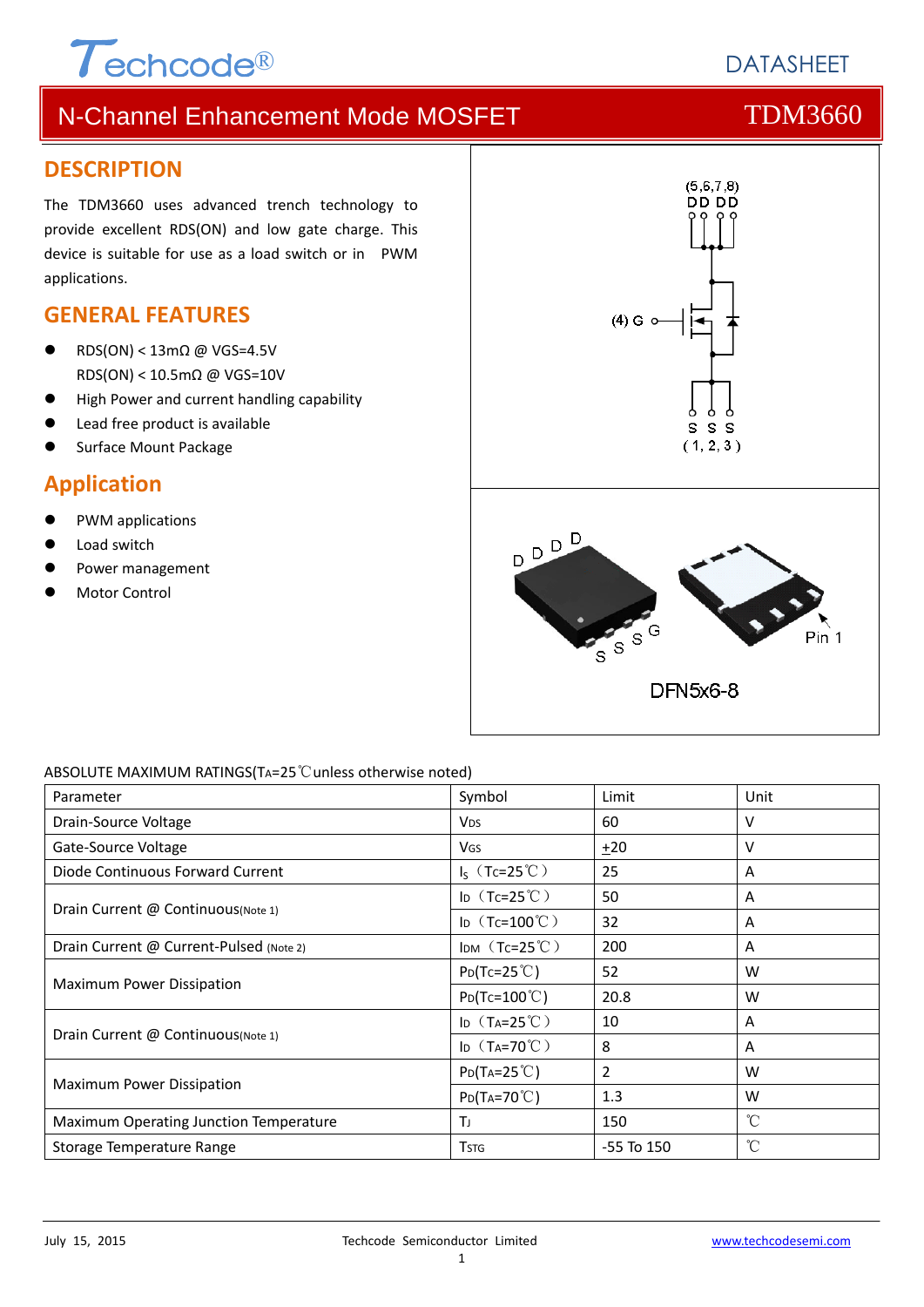# $\tau$ echcode®

DATASHEET

# N-Channel Enhancement Mode MOSFET THE TDM3660

| THERMAL CHARACTERISTICS                          |                    |      |               |
|--------------------------------------------------|--------------------|------|---------------|
| Thermal Resistance, Junction-to-Ambient (Note 2) | RθJA(t≤10s)        | -25  | $\degree$ C/W |
|                                                  | Reja(Steady State) | 60   | $\degree$ C/W |
| Thermal Resistance, Junction-to-Case             | Reic(Steady State) | -2.4 | $\degree$ C/W |

### **ELECTRICAL CHARACTERISTICS (TA=25**℃**unless otherwise noted)**

| Symbol                                    | Condition                                         | Min                      | Typ                      | Max                 | Unit      |  |  |  |
|-------------------------------------------|---------------------------------------------------|--------------------------|--------------------------|---------------------|-----------|--|--|--|
| <b>OFF CHARACTERISTICS</b>                |                                                   |                          |                          |                     |           |  |  |  |
| <b>BVDSS</b>                              | VGS=0V ID=250µA                                   | 60                       | $\overline{\phantom{a}}$ | $\blacksquare$      | V         |  |  |  |
| IDSS                                      | VDS=48V, VGS=0V                                   | $\overline{a}$           |                          | $\mathbf{1}$        | $\mu$ A   |  |  |  |
| <b>IGSS</b>                               | VGs=±20V,VDs=0V                                   | ٠                        | $\sim$                   | ±100                | nA        |  |  |  |
| <b>ON CHARACTERISTICS (Note 3)</b>        |                                                   |                          |                          |                     |           |  |  |  |
| VGS(th)                                   | V <sub>DS</sub> =VGS, I <sub>D</sub> =250µA       | 1                        | $\overline{2}$           | 3                   | $\vee$    |  |  |  |
| RDS(ON)                                   | VGS=4.5V, ID=25A                                  | $\blacksquare$           | 10.2                     | 13                  | $m\Omega$ |  |  |  |
|                                           | VGS=10V, ID=25A                                   | $\overline{\phantom{0}}$ | 8.8                      | 10.5                | $m\Omega$ |  |  |  |
| DYNAMIC CHARACTERISTICS (Note4)           |                                                   |                          |                          |                     |           |  |  |  |
| <b>RG</b>                                 | VDS=0V, VGS=0V, F=1.0MHz                          | $\blacksquare$           | 1.0                      | $\mathbf{r}$        | Ω         |  |  |  |
| Ciss                                      | VDS=30V, VGS=0V, F=1.0MHz                         | ÷,                       | 2500                     | 3500                | PF        |  |  |  |
| Coss                                      |                                                   | $\blacksquare$           | 215                      | $\bar{\mathcal{L}}$ | PF        |  |  |  |
| Crss                                      |                                                   | $\overline{a}$           | 105                      | $\omega$            | PF        |  |  |  |
| <b>SWITCHING CHARACTERISTICS (Note 4)</b> |                                                   |                          |                          |                     |           |  |  |  |
| $td($ on $)$                              | VDS=30V, RL=30 $\Omega$ , VGEN=10V, RG=6 $\Omega$ | $\blacksquare$           | 18                       | 33                  | nS        |  |  |  |
| tr                                        | $ID=1A$                                           | L.                       | 10                       | 18                  | nS        |  |  |  |
| td(off)                                   |                                                   | ÷,                       | 73                       | 131                 | nS        |  |  |  |
| tf                                        |                                                   | $\blacksquare$           | 27                       | 49                  | nS        |  |  |  |
| Q <sub>g</sub>                            | VDS=30V,ID=10A,VGS=10V                            | $\blacksquare$           | 45                       | 65                  | nC        |  |  |  |
| Qgs                                       |                                                   | $\overline{\phantom{0}}$ | 9                        | $\blacksquare$      | nC        |  |  |  |
| Qgd                                       |                                                   | ÷,                       | 8.5                      | $\blacksquare$      | nC        |  |  |  |
| Trr                                       | IF=10A, dl/dt=100A/µs                             | ÷.                       | 28                       | $\sim$              | nS        |  |  |  |
| Qrr                                       |                                                   | ÷,                       | 35                       | $\bar{\mathcal{L}}$ | nC        |  |  |  |
| DRAIN-SOURCE DIODE CHARACTERISTICS        |                                                   |                          |                          |                     |           |  |  |  |
| <b>V<sub>SD</sub></b>                     | VGS=0V, Is=5A                                     | $\blacksquare$           | 0.8                      | 1.3                 | $\vee$    |  |  |  |
|                                           |                                                   |                          |                          |                     |           |  |  |  |

NOTES:

1. Package is limited to 100A

2. Pulse width limited by max. junction temperature.

- 3. Pulse Test: Pulse Width  $\leq 300$ μs, Duty Cycle  $\leq 2\%$ .
- 4. Guaranteed by design, not subject to production testing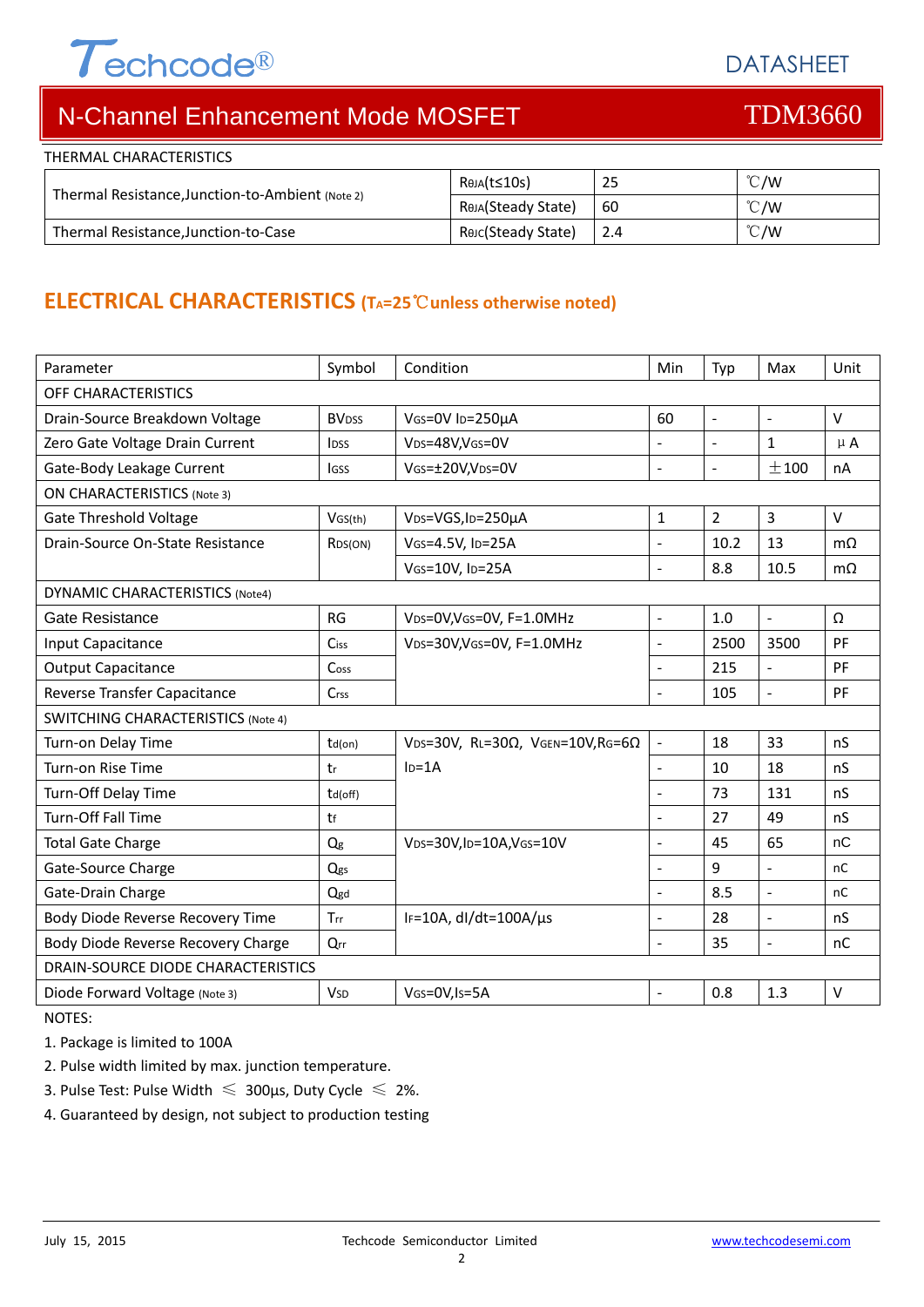

### N-Channel Enhancement Mode MOSFET THE TDM3660

#### **Typical Operating Characteristics**



#### 3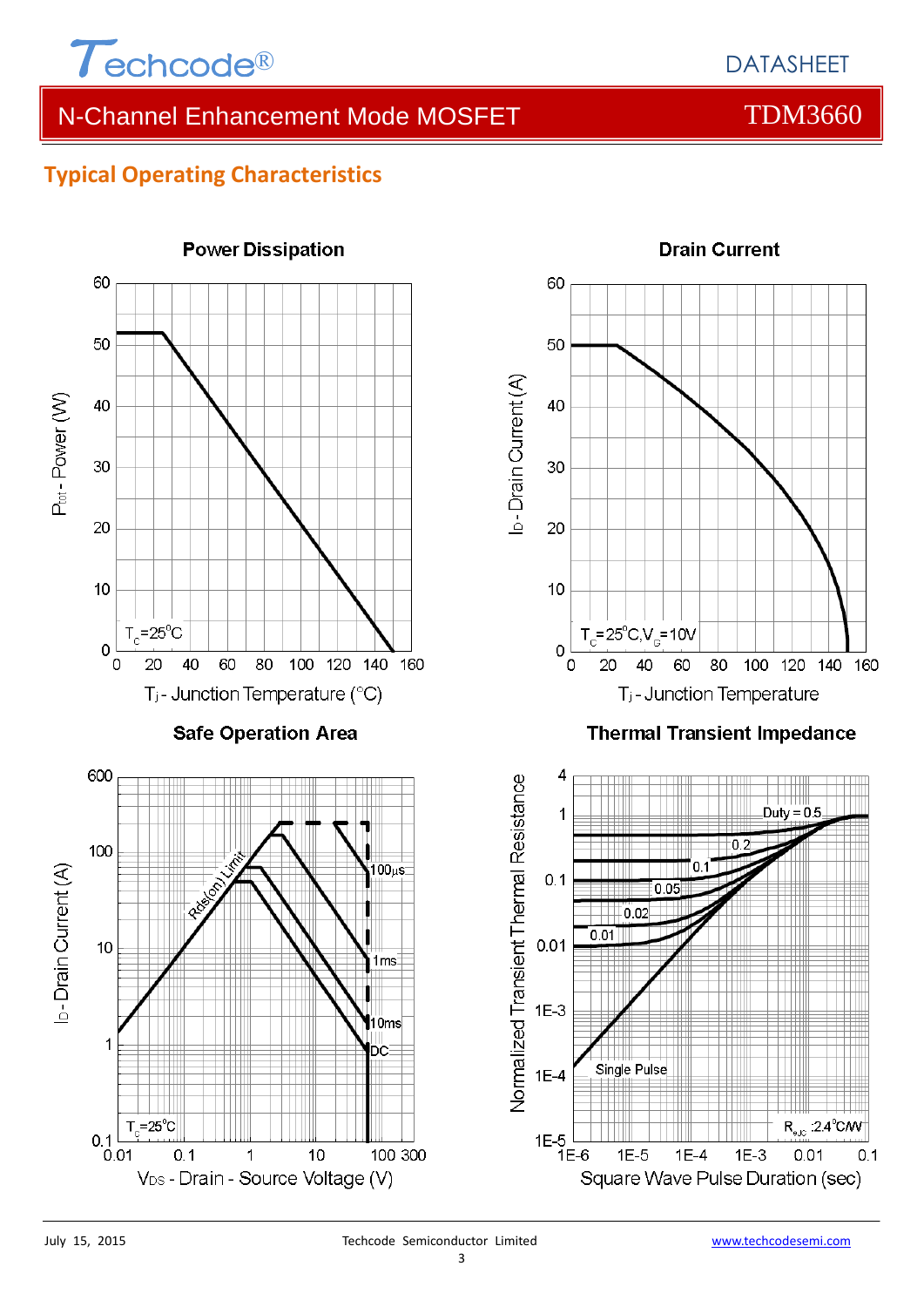

### DATASHEET

### N-Channel Enhancement Mode MOSFET THE TDM3660

#### **Typical Operating Characteristics(Cont.)**



#### **Output Characteristics**

**Drain-Source On Resistance** 



#### **Gate Threshold Voltage**

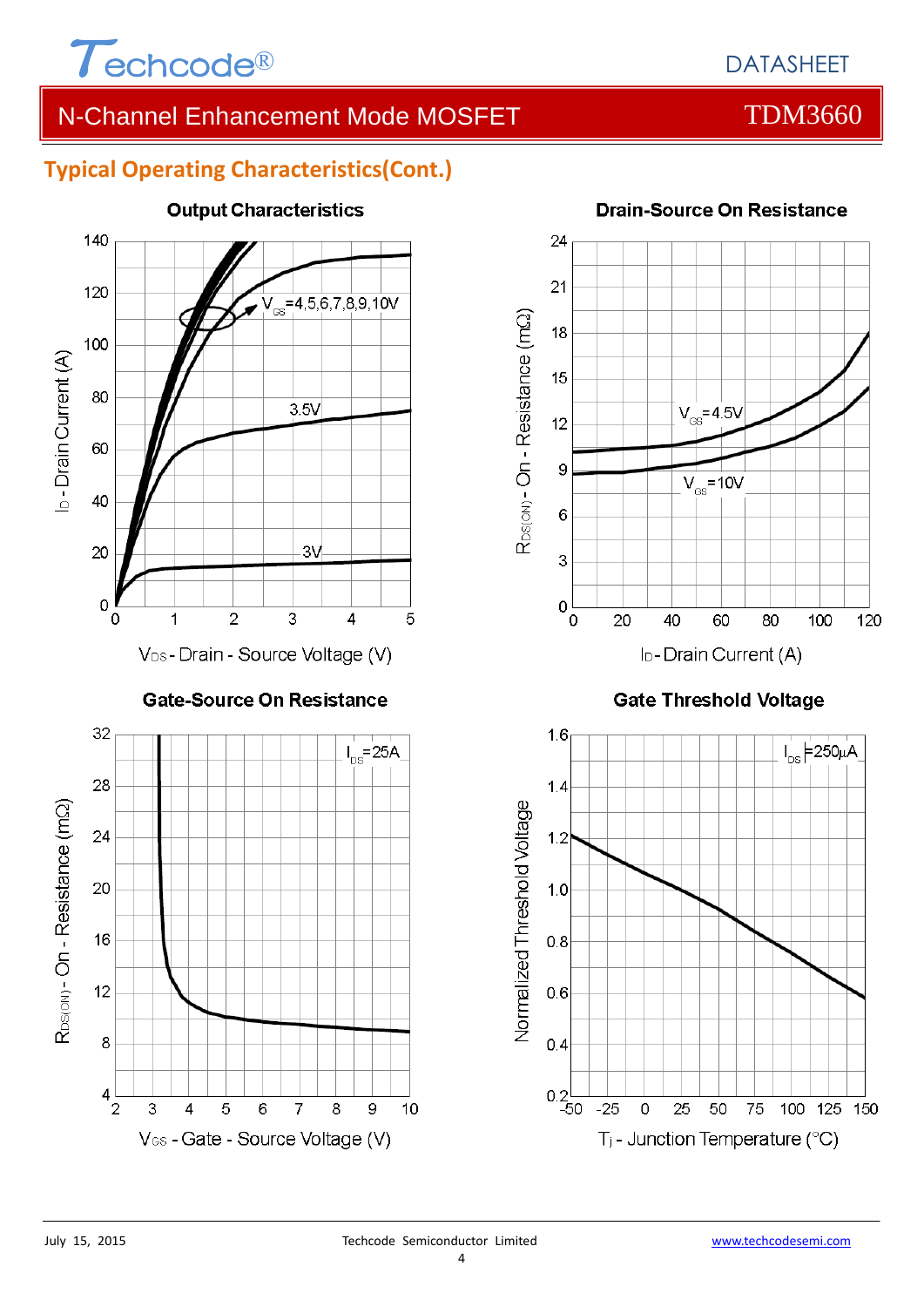

## N-Channel Enhancement Mode MOSFET THE TDM3660

# **Typical Operating Characteristics (Cont.)**



#### **Drain-Source On Resistance**

#### **Source-Drain Diode Forward**





 $\overline{1}$ 

 $\mathbf 0$ 

V<sub>os</sub>-Gate-source Voltage (V)



Q<sub>G</sub> - Gate Charge (nC)

45

#### 5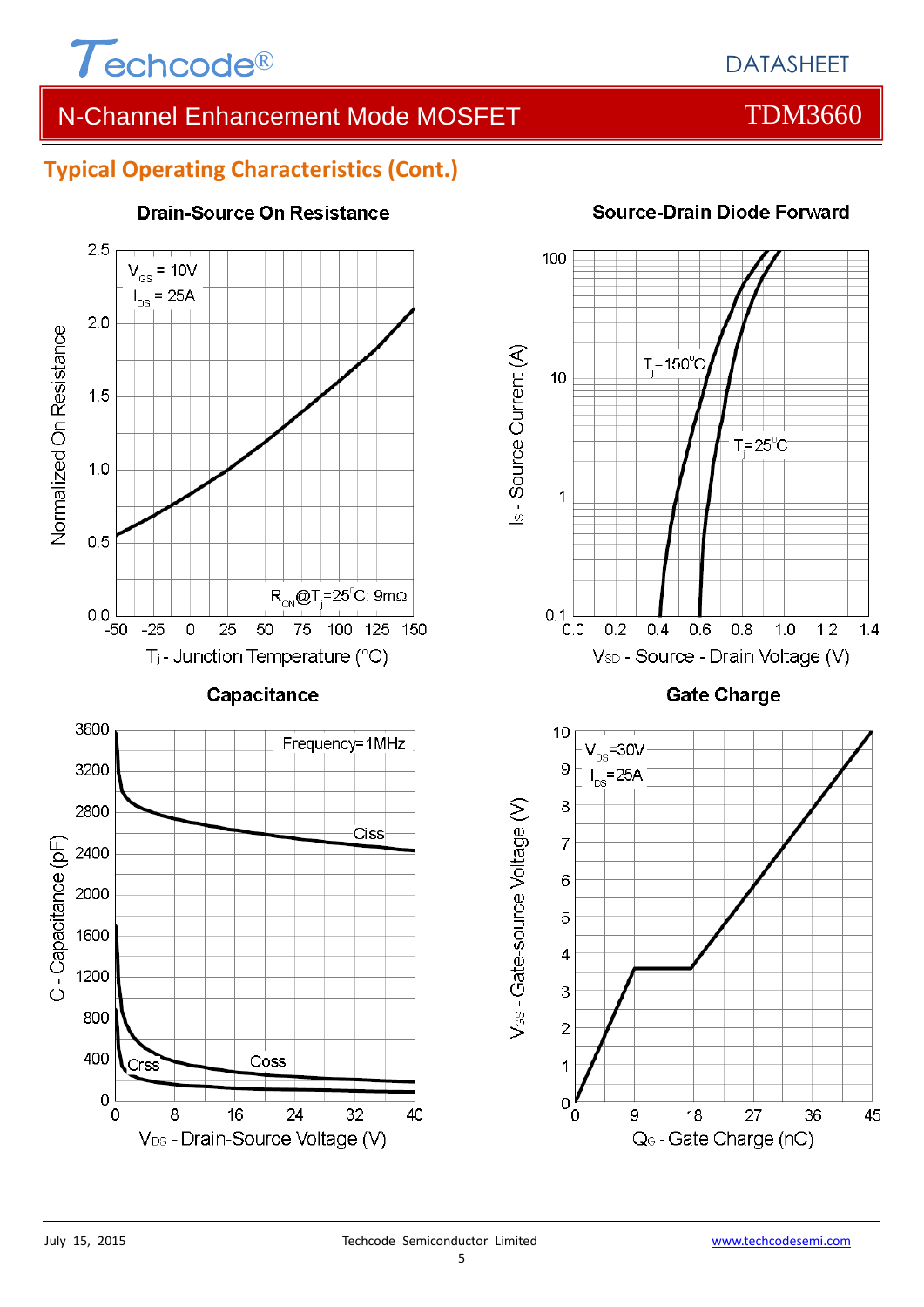

# N-Channel Enhancement Mode MOSFET TOM3660

#### **Package Information**

#### DFN5X6-8 Package



NOTES:

1. ALL DIMENSIONS ARE IN MILLIMETERS

 $L2$ 

2. MOLD FLASH PROTRUSION OR GATE BURRS

SHALL NOT EXCEED 0.127mm PER END

0.0031MAX

 $0.08$ MAX

 $\boldsymbol{\mathsf{h}}$ 

# **DATASHEET**